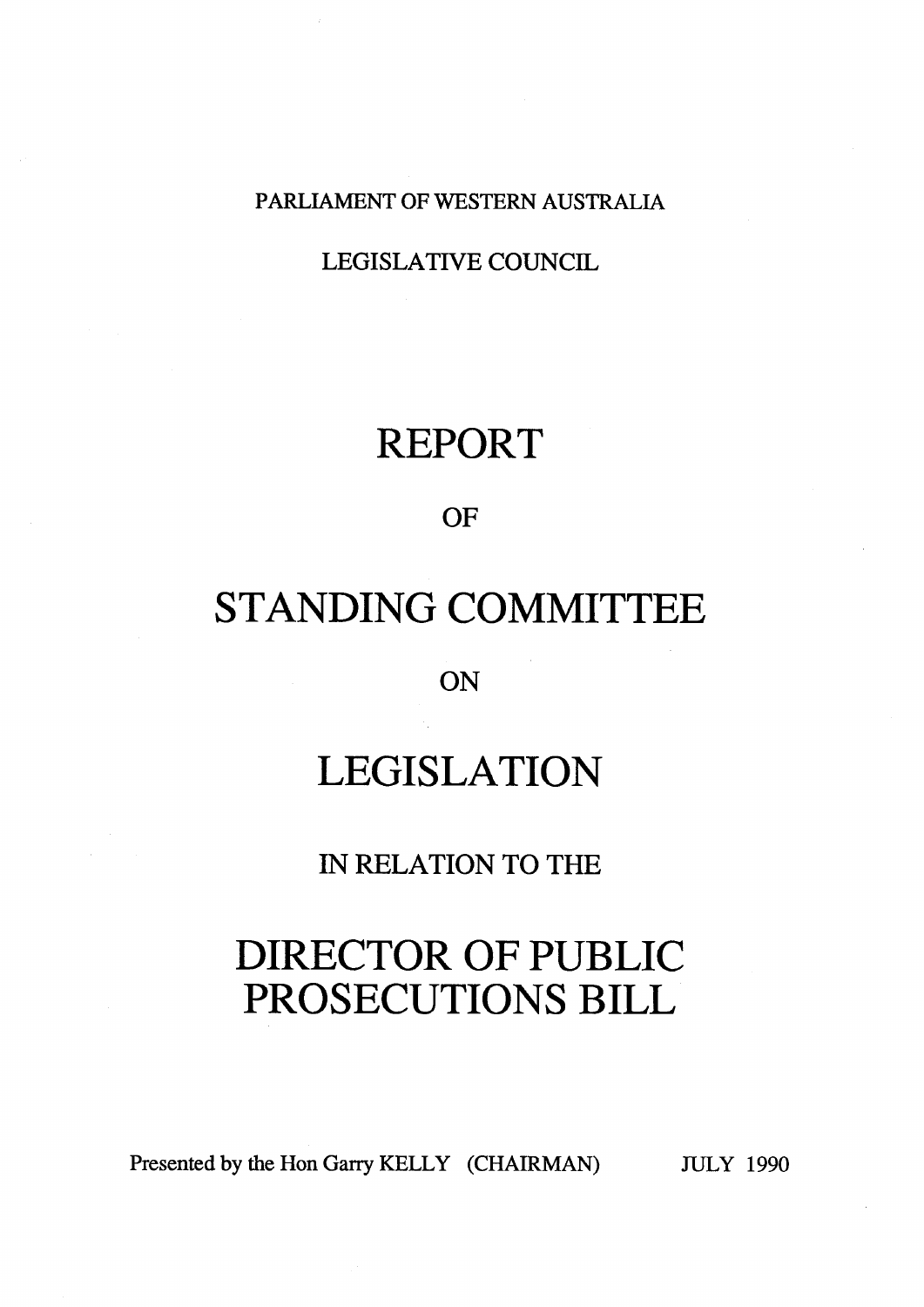### **COMMITTEE MEMBERS**

Chairman:

Chairman: Fionourable Garry Kelly MLC<br>Members: Honourable John Caldwell MLC Honourable Cheryl Davenport MLC<br>Honourable Peter Foss MLC Honourable Derrick Tomlirison MLC

Address: Parliament House Perth WA 6000 Telephone 222 7222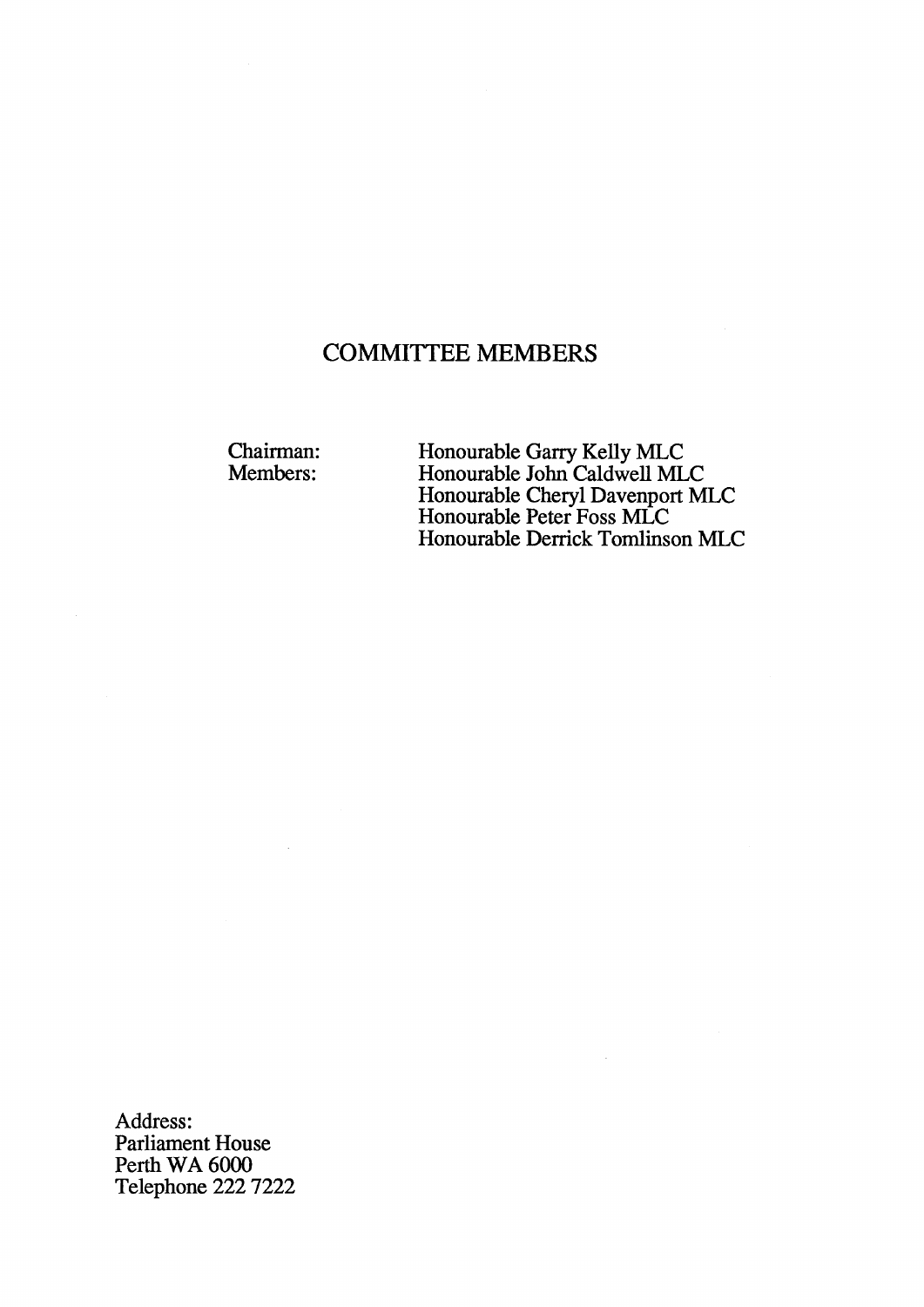#### RECOMMENDATION

The matter be remitted to the Committee with a direction from the Council to consider the matter of appointment or reappointment of the DPP.

### A. BACKGROUND

- I. The Committee met to consider the bill and has heard evidence from Mr Peter Fitzpatrick AM, Executive Officer of the Law Society.
- Before it was able to proceed any further with its planned<br>programme of witnesses, the Hon J Caldwell raised a question as to whether the Committee was able to consider the method of appointment of the Director of Public Prosecutions in view of the remark by the Attorney General that the Government would not accept the Bill If the Director were to' be appointed by a panel. 2.
- The Hon J Caldwell asked whether to consider the method of appointment was contrary to the policy of the Bill as fixed by giving the Bill a second reading. The advice of the Clerk was sought who indicated that it might be so considered. 3.
- Accordingly it was decided to set out the arguments aired in Committee, to pay particular attention to those areas where the opposing views may be reconciled and to report the matter to the House with a recommendation that it be referred back to the Committee with a direction to consider the method of appointment. 4.
- The Committee system is an ideal way to arrive at a working solution to the differences aired in the second reading debate. To date there has not been an opportunity to discuss these differences. 5.

#### B. THE NEED FOR INDEPENDENCE

#### The particular circumstances

 $\mathcal{O}(\mathcal{O}_{\mathbb{Z}_2})$  , where  $\mathcal{O}(\mathcal{O}_{\mathbb{Z}_2})$ 

an agus d'an

 $\mathcal{L}(\mathcal{A})$  and  $\mathcal{A}(\mathcal{A})$ 

- Independence of a prosecutor is only ever likely to be elements of Government or persons whom it would not be in the interest of Government to prosecute. 6.
- 7. The Director should be fair but vigorous. The very word 'prosecute' indicates the active role that the Director<br>must play. In taking this role there is a greater chance that the Director may offend than, say, would judges who

 $\mathcal{A}^{\mathcal{A}}$  and  $\mathcal{A}^{\mathcal{A}}$  are the set of the set of  $\mathcal{A}^{\mathcal{A}}$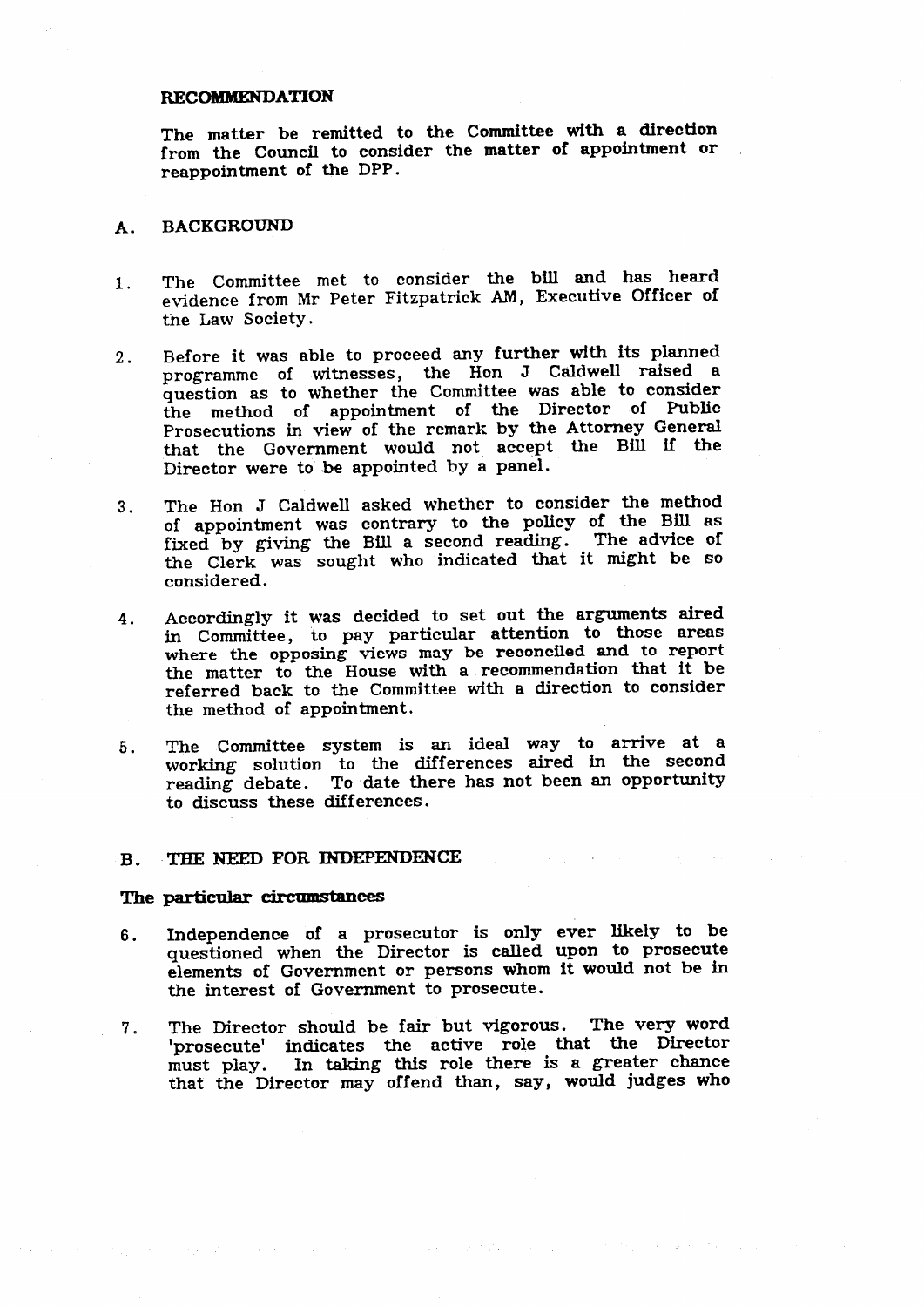middle and take a more passive part. by the nature of their role are called upon to stand in the

A prosecutor who found it not in his or her interest to be vigorous would defeat this purpose and undermine public confidence in the system of government and the administration of the laws. 8.

### How independence can be affected

- 9. Independence may be affected in many ways:-
	- (a) there may be the power to direct
	- (b) a person having power over the professional future of another may influence by indicating a preference which is taken rightly or wrongly by that other person as a direction to act in accordance with that preference
	- by another may act in a manner that he or she thinks will be pleasing to that other, even when that other is not conscious that this is being done, in the belief, mistaken or otherwise, that this conduct will improve his or her future job prospects. (c) a person whose professional career may be influenced

#### Appointment and term

- 10. It had been agreed on all sides that the DPP should be independent. The difference arose as to how this should be achieved.
- It is also agreed that if the DPP were appointed for a fixed period (of say 5 years) and depended on the Executive for reappointment the position would not be independent. (See para 10 above. The evidence of Mr Fitzpatrick emphasised this point)  $11.$
- 12. The Government has suggested that the DPP have a tenured appointment similar to a judge (but to age  $65$ ).
- 13. A position considered within the Committee was that this would give independence but may have some undesirable consequences. The points canvassed were:-
	- (a) Judges usually remain in office until retirement and by the nature of their office their increasing experience benefits the community. That is recognised in their retirement age of 70.
	- (b) The DPP is the Chief Executive of a department and is charged with its administration and vigorous

 $\mathcal{L}^{\mathcal{L}}$  and  $\mathcal{L}^{\mathcal{L}}$  are  $\mathcal{L}^{\mathcal{L}}$  . The contribution of

 $\sim 10^{11}$  and  $\sim 10^{11}$  and  $\sim$ 

state of the state of the state of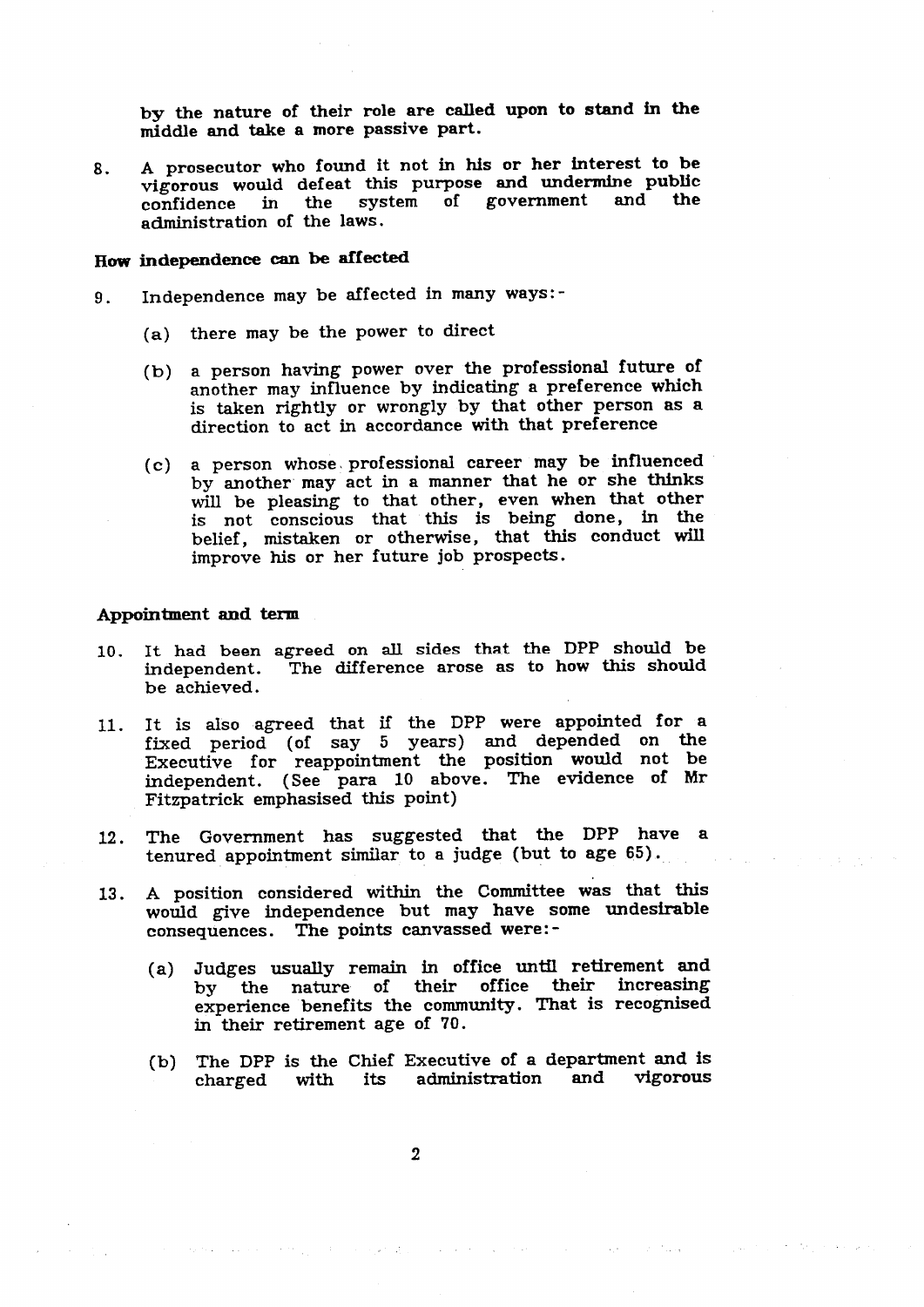leadership. That requires people at a different and earlier stage of their professional career.

- It was thought better for It not to be seen as a lifetime job but rather as an important step along the way in an illustrious career. . (0)
- (d) It is feared that giving a judicial salary and emoluments would not attract senior counsel at tint stage of career.
- (e) It was believed that such a person would require a salary package with more emphasis on salary and less on say, superannuation, even if it were commensurate with that of a judge.
- (f) Even with that change in emphasis, the salary that could be offered to a suitable applicant in the general legal community would involve a considerable drop in earnings for a suitable applicant.
- 14. The question is how we can reconcile the concerns expressed in paragraph 9 with those mentioned in paragraph 9 with those paragraph 11.
- 1.5. The Opposition's solution as proposed in the second reading debate was that the DPP be appointed by an independent panel.
- 16. In reply the Government indicated that this is<br>unacceptable. It considers it a matter of principle. It believes that if it can be trusted to appoint judges and other high officers it should be trusted to appoint the DPP as is the case in other jurisdictions in Australia.

### **Reappointment**

1.7 . In Committee the point was reconsidered and it was coneeded that it was the reappointment (or rather non reappointment or fear of non reappointment) that led to<br>the loss of independence. The Opposition members indicated that they were prepared to recommend through the Committee that the appointment be made by the Executive but that reappointment should be guaranteed in increments (until age 65) unless the panel decided otherwise.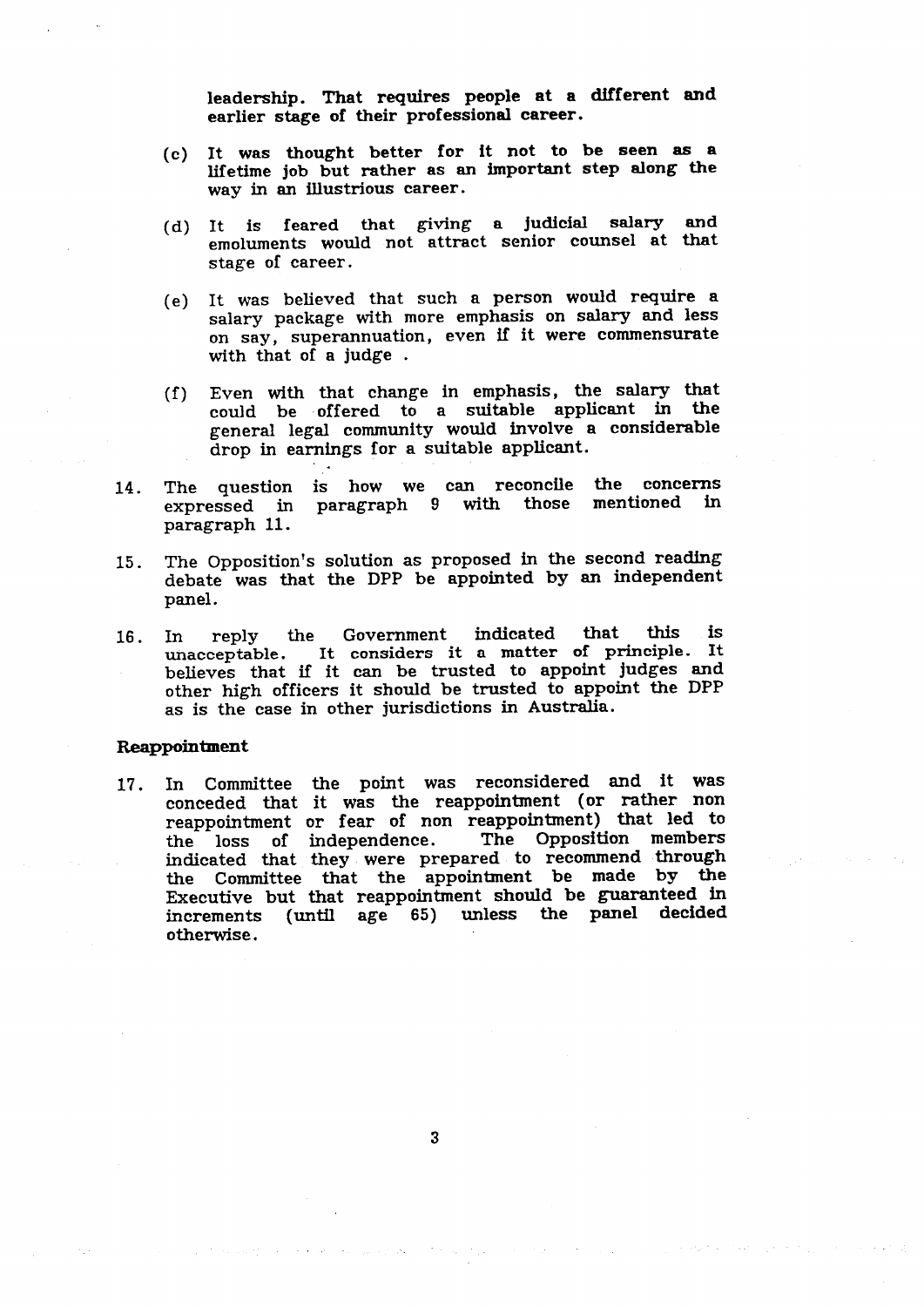#### **Dismissal**

- 18. There was opposition within the Committee to giving the Executive the power to dismiss for incompetence without reference to the panel. Incompetence is an easier basis for dismissal than that required for a judge and it is agreed<br>that this should be so. In fact, it highlights the that this should be so. arguments raised in paragraph 11 (b).
- However, the power to dismiss judges is not solely with the<br>Executive but rather with Parliament. This was felt Executive but rather with Parliament. necessary to preserve the independence of the judiciary. 19.
- It was argued that the panel should be the body to 20 . recommend on dismissal. For the use of a panel there is an excellent precedent set by the Vasta case in Queensland where the Parliament appointed a panel of judges to determine whether Mr Justice Vasta had been guilty of improper conduct.

#### Terms of appointment.

- 21. There would appear to be no objection to these being set by someone other than the Executive. Government service remuneration is almost universally set by an independent<br>Tribunal. The bill already provides for this by The bill already provides for implication.
- It was proposed that the Tribunal also set the DPP's remuneration having regard to relativities with judges salaries but not so as to be bound by them especially as to the mix of salary and other benefits and having regard to the shorter term of appointment. The Tribunal would also be responsible for increases. 22 .

#### independence of staff

- 23. Commentators proposed to individual members of the Committee that persons who were members of the public service, who saw their future in that service and who were looking to advance themselves in the public service would not have the necessary independence when it came to decisions about Government. The Committee would like to explore this point further.
- The proposed amendment as circulated by the Opposition would not prevent the DPP from using Crown Law staff on a secondment or contract basis in much the same way as the DPP could use private practitioners. However, the DPP would be able to have some completely independent staff or to change over completely to in-house staff if the DPP were so minded. 24.

Cardinal

provided a project of the control of the second second and the first control of the state of the second